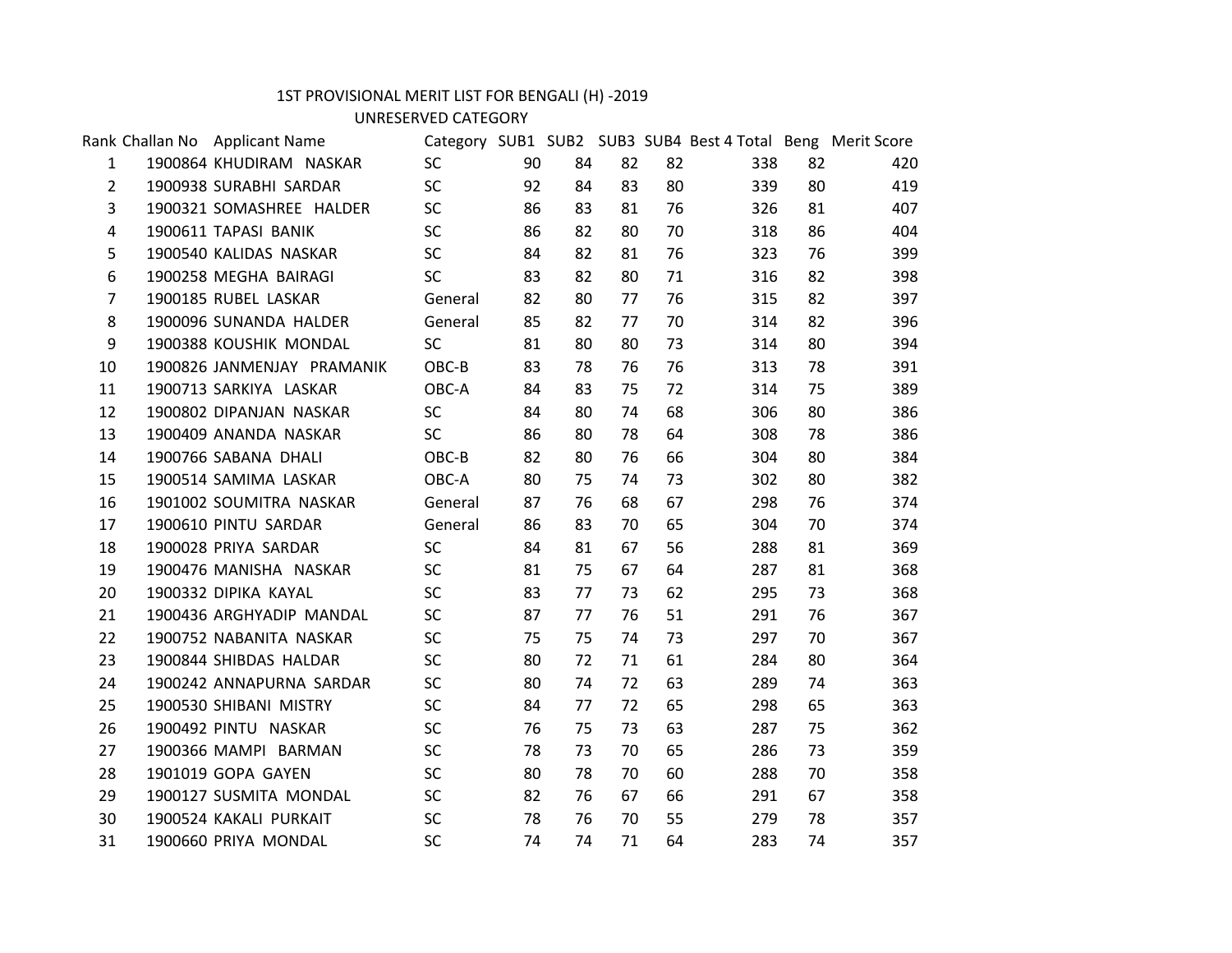| 32             | 1900167 TAPASI MONDAL        | SC                 | 81 | 74 | 64 | 62 | 281 | 74 | 355 |
|----------------|------------------------------|--------------------|----|----|----|----|-----|----|-----|
| 33             | 1900121 MANIKA HALDAR        | <b>SC</b>          | 80 | 80 | 68 | 57 | 285 | 68 | 353 |
| 34             | 1900422 SUKANTA NASKAR       | <b>SC</b>          | 77 | 71 | 71 | 62 | 281 | 71 | 352 |
| 35             | 1900601 SANJIT BANIK         | <b>SC</b>          | 72 | 71 | 71 | 66 | 280 | 71 | 351 |
| 36             | 1900099 MODHUSHREE MONDAL    | General            | 85 | 67 | 66 | 66 | 284 | 67 | 351 |
| 37             | 1900262 SANDHYA HALDER       | <b>SC</b>          | 80 | 75 | 68 | 66 | 289 | 62 | 351 |
| 38             | 1900541 DEBABRATA HALDER     | <b>SC</b>          | 85 | 75 | 73 | 61 | 294 | 57 | 351 |
| 39             | 1900553 RITA MONDAL          | <b>SC</b>          | 80 | 71 | 60 | 57 | 268 | 80 | 348 |
| 40             | 1900174 SWADESH NASKAR       | <b>SC</b>          | 77 | 67 | 66 | 60 | 270 | 77 | 347 |
| 41             | 1900473 ABHISHEK SARDAR      | <b>SC</b>          | 74 | 67 | 67 | 64 | 272 | 74 | 346 |
| 42             | 1900427 SHYAMALI PAYRA       | General            | 80 | 71 | 67 | 54 | 272 | 71 | 343 |
| 43             | 1900681 BEAUTI LASKAR        | OBC-A              | 73 | 71 | 71 | 56 | 271 | 71 | 342 |
| 44             | 1900264 BISHAL NASKAR        | SC                 | 75 | 70 | 66 | 60 | 271 | 70 | 341 |
| 45             | 1900352 ARPITA SARDAR        | <b>SC</b>          | 75 | 70 | 66 | 65 | 276 | 64 | 340 |
| 46             | 1900637 SAHINA PARVIN LASKAR | OBC-A              | 73 | 71 | 63 | 57 | 264 | 73 | 337 |
| 47             | 1900209 PRIYANKA PRAMANIK    | OBC-B              | 76 | 71 | 60 | 58 | 265 | 71 | 336 |
| 48             | 1900486 ANIMESH HALDER       | <b>SC</b>          | 68 | 68 | 68 | 66 | 270 | 66 | 336 |
| 49             | 1900503 DONA BAIDYA          | <b>SC</b>          | 75 | 71 | 62 | 55 | 263 | 71 | 334 |
| 50             | 1900365 TAPATI HALDER        | <b>SC</b>          | 72 | 71 | 66 | 51 | 260 | 71 | 331 |
|                |                              | <b>SC CATEGORY</b> |    |    |    |    |     |    |     |
| $\mathbf{1}$   | 1900091 RUPAM BAIRAGI        | SC                 | 82 | 61 | 55 | 50 | 248 | 82 | 330 |
| $\overline{2}$ | 1900793 SUBHANKAR MONDAL     | SC                 | 70 | 65 | 62 | 62 | 259 | 70 | 329 |
| 3              | 1900380 MONISA NASKAR        | <b>SC</b>          | 70 | 67 | 66 | 55 | 258 | 70 | 328 |
| $\overline{4}$ | 1900093 JAYANTA ADHIKARI     | <b>SC</b>          | 73 | 68 | 68 | 50 | 259 | 68 | 327 |
| 5              | 1900949 SUMAN SANFUI         | <b>SC</b>          | 70 | 65 | 65 | 62 | 262 | 65 | 327 |
| 6              | 1900869 ALOKA HALDAR         | <b>SC</b>          | 75 | 66 | 62 | 61 | 264 | 62 | 326 |
| $\overline{7}$ | 1900563 SUSMITA NASKAR       | <b>SC</b>          | 80 | 74 | 62 | 55 | 271 | 55 | 326 |
| 8              | 1900671 SONALI HALDER        | SC                 | 71 | 70 | 61 | 53 | 255 | 70 | 325 |
| 9              | 1900160 BARNALI MONDAL       | <b>SC</b>          | 68 | 64 | 63 | 62 | 257 | 68 | 325 |
| 10             | 1900801 SUDARSAN NASKAR      | <b>SC</b>          | 70 | 67 | 60 | 57 | 254 | 67 | 321 |
| 11             | 1900896 PUSPA SARDAR         | <b>SC</b>          | 68 | 64 | 63 | 62 | 257 | 64 | 321 |
| 12             | 1900466 MADHUMITA GAYEN      | <b>SC</b>          | 74 | 67 | 57 | 48 | 246 | 74 | 320 |
| 13             | 1900286 ANJANA MONDAL        | <b>SC</b>          | 66 | 65 | 60 | 60 | 251 | 65 | 316 |
| 14             | 1900701 ANUP SARADAR         | <b>SC</b>          | 70 | 70 | 60 | 55 | 255 | 60 | 315 |